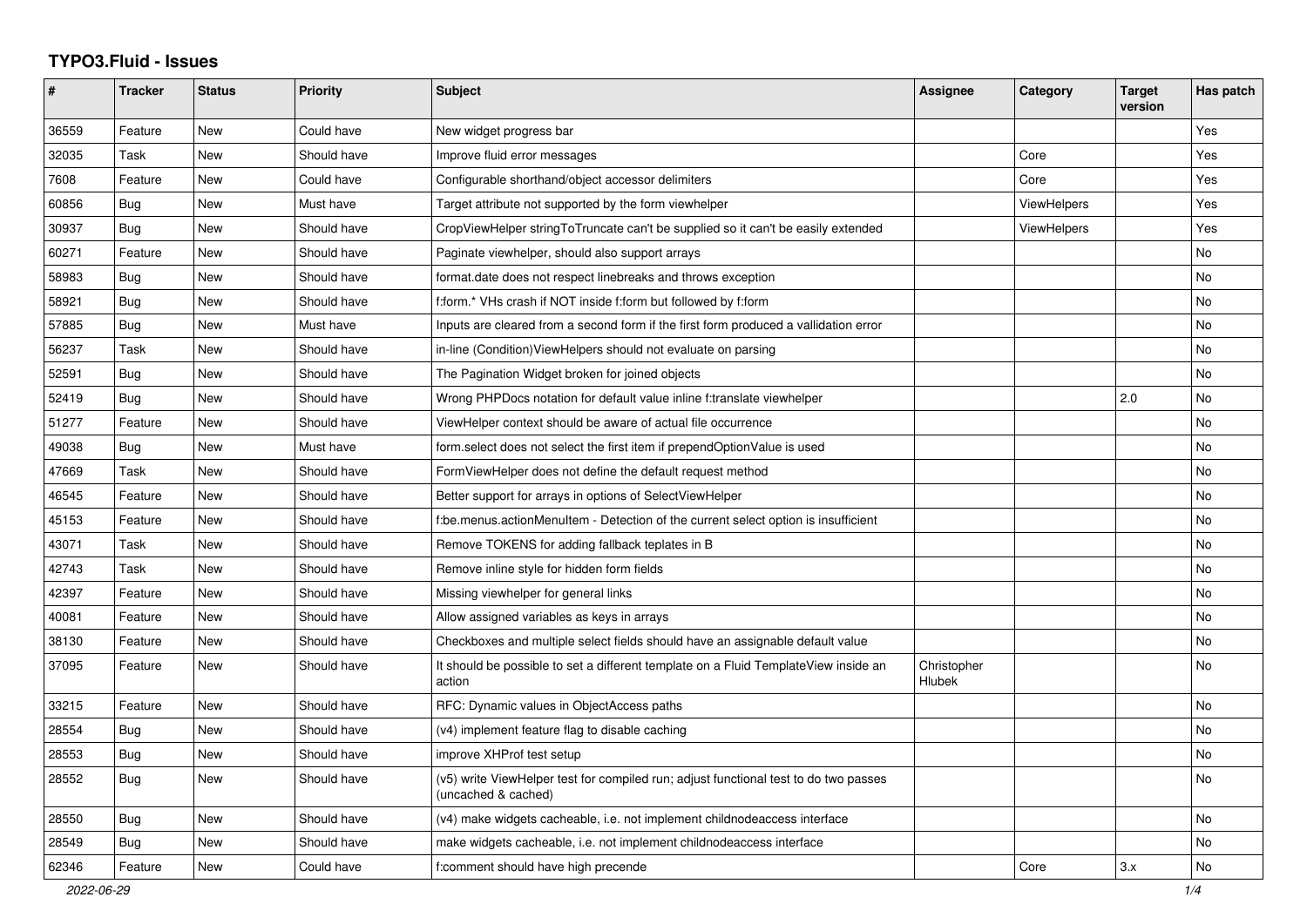| #     | <b>Tracker</b> | <b>Status</b> | <b>Priority</b>      | Subject                                                                                                | <b>Assignee</b>        | Category    | <b>Target</b><br>version | Has patch |
|-------|----------------|---------------|----------------------|--------------------------------------------------------------------------------------------------------|------------------------|-------------|--------------------------|-----------|
| 39990 | Bug            | New           | Should have          | Same form twice in one template: hidden fields for empty values are only rendered<br>once              |                        | Core        |                          | No        |
| 33551 | Bug            | New           | Must have            | View helper values break out of a partial scope                                                        | Sebastian<br>Kurfuerst | Core        |                          | No        |
| 30555 | Feature        | New           | Could have           | Make TagBuilder more extensible                                                                        |                        | Core        |                          | No        |
| 27607 | Bug            | New           | Must have            | Make Fluid comparisons work when first element is STRING, second is NULL.                              |                        | Core        |                          | No        |
| 12863 | Bug            | New           | Should have          | Attributes of a viewhelper can't contain a '-'                                                         | Sebastian<br>Kurfuerst | Core        |                          | No        |
| 10472 | Feature        | New           | Could have           | Fluid Standalone distribution                                                                          |                        | Core        |                          | No        |
| 3481  | Bug            | New           | Should have          | Use ViewHelperVariableContainer in PostParseFacet                                                      |                        | Core        |                          | No        |
| 60181 | Feature        | New           | Could have           | Caching mechanism for Fluid Views/Templates                                                            |                        | View        |                          | No        |
| 45394 | Task           | New           | Should have          | Forwardport Unit test for standalone view                                                              |                        | View        |                          | No        |
| 43072 | Task           | New           | Should have          | Remove TOKENS for adding templates fallback in Backporter                                              |                        | View        |                          | No        |
| 38369 | Bug            | New           | Must have            | Resource ViewHelpers should not fall back to request package                                           |                        | View        |                          | No        |
| 60003 | Feature        | New           | Should have          | Add required-Attribute to f:form.password                                                              |                        | ViewHelpers |                          | No        |
| 54284 | Bug            | New           | Should have          | Default Option for Switch/Case VH                                                                      |                        | ViewHelpers |                          | No        |
| 54195 | Task           | New           | Should have          | Rename and move FormViewHelper's errorClass value, currently 'f3-form-error'                           | Adrian Föder           | ViewHelpers |                          | No        |
| 51100 | Feature        | New           | Must have            | Links with absolute URI should have the option of URI Scheme                                           |                        | ViewHelpers |                          | No        |
| 49600 | <b>Bug</b>     | New           | Should have          | f:form tag shown as a HTML on frontend                                                                 |                        | ViewHelpers |                          | No        |
| 40064 | Bug            | New           | Must have            | Multiselect is not getting persisted                                                                   |                        | ViewHelpers |                          | No        |
| 39936 | Feature        | New           | Should have          | registerTagAttribute should handle default values                                                      |                        | ViewHelpers |                          | No        |
| 37619 | Bug            | New           | Should have          | Fatal Error when using variable in name attribute of Section ViewHelper                                |                        | ViewHelpers |                          | No        |
| 36410 | Feature        | New           | Should have          | Allow templates to send arguments back to layout                                                       |                        | ViewHelpers |                          | No        |
| 34309 | Task           | New           | Could have           | Unknown ViewHelpers cause exception - should be handled more graceful                                  |                        | ViewHelpers |                          | No        |
| 26664 | Task           | New           | Won't have this time | Clean up Form ViewHelpers                                                                              |                        | ViewHelpers |                          | No        |
| 26658 | Task           | New           | Won't have this time | Make Form ViewHelpers consistent                                                                       |                        | ViewHelpers |                          | No        |
| 10911 | Task           | New           | Should have          | Tx Fluid ViewHelpers Form AbstractFormViewHelper->renderHiddenIdentityField<br>should be more reliable |                        | ViewHelpers |                          | No        |
| 8648  | <b>Bug</b>     | New           | Should have          | format.crop ViewHelper should support all features of the crop stdWrap function                        |                        | ViewHelpers |                          | No        |
| 3725  | Feature        | New           | Could have           | <b>CSS Engine</b>                                                                                      | Christian Müller       | ViewHelpers |                          | No        |
| 45384 | Bug            | New           | Must have            | Persisted entity object in widget-configuration cannot be deserialized (after reload)                  |                        | Widgets     | 2.0.1                    | No        |
| 36655 | Bug            | New           | Should have          | Pagination Links                                                                                       |                        | Widgets     |                          | No        |
| 31955 | Feature        | New           | Should have          | f:uri.widget                                                                                           |                        | Widgets     |                          | No        |
| 48355 | Feature        | New           | Could have           | Assign output of viewhelper to template variable for further processing.                               |                        |             |                          |           |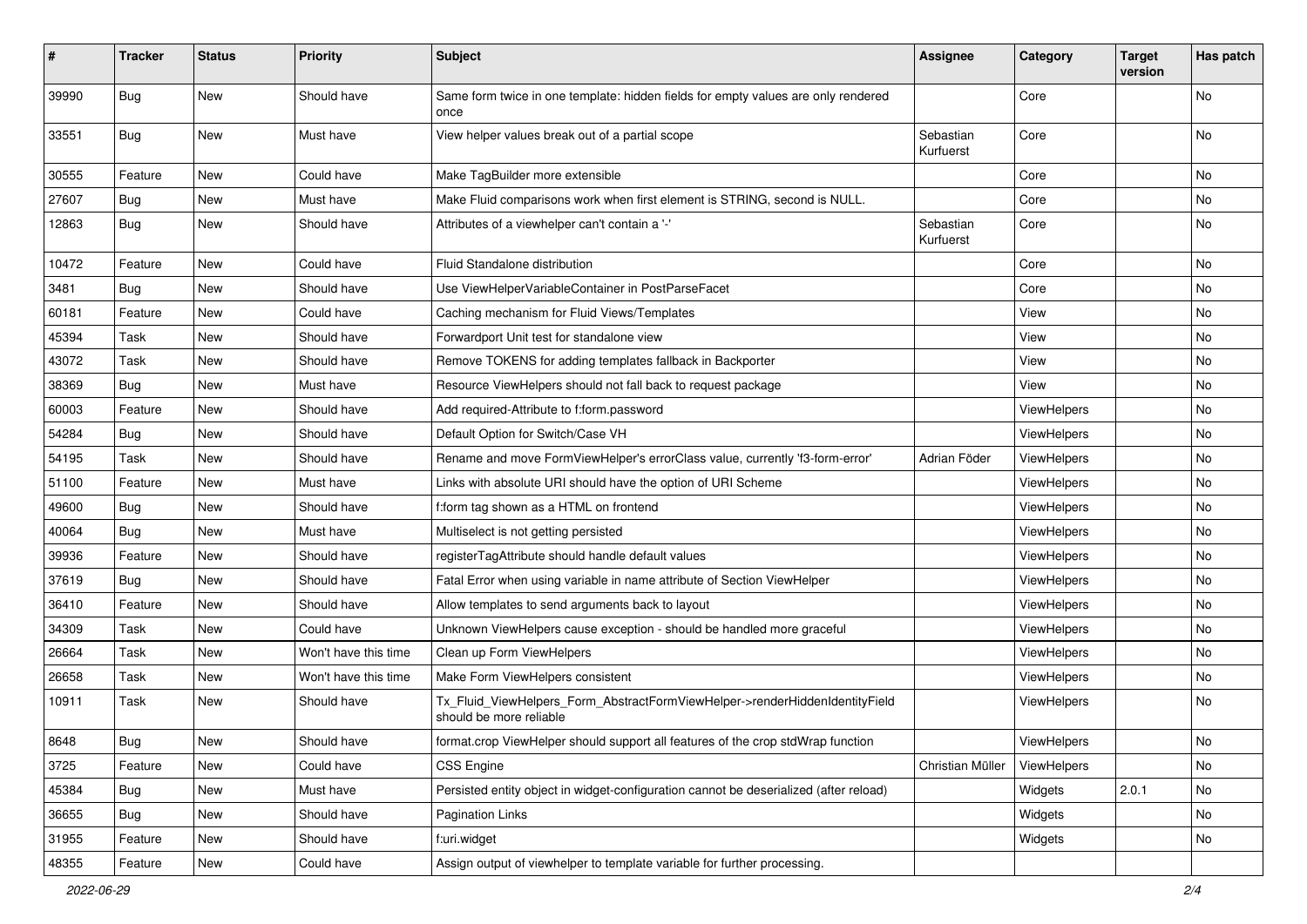| #     | <b>Tracker</b> | <b>Status</b>            | <b>Priority</b> | <b>Subject</b>                                                                      | <b>Assignee</b>             | Category           | <b>Target</b><br>version | <b>Has patch</b> |
|-------|----------------|--------------------------|-----------------|-------------------------------------------------------------------------------------|-----------------------------|--------------------|--------------------------|------------------|
| 13045 | Bug            | New                      | Should have     | Entity decode of strings are different between if-conditions and output of variable |                             |                    |                          |                  |
| 9514  | Feature        | New                      | Should have     | Support explicit Array Arguments for ViewHelpers                                    |                             |                    |                          |                  |
| 4704  | Feature        | New                      | Should have     | Improve parsing exception messages                                                  |                             | Core               |                          |                  |
| 1907  | Feature        | New                      | Could have      | Default values for view helpers based on context                                    |                             | Core               |                          |                  |
| 9950  | Task           | New                      | Should have     | Binding to nested arrays impossible for form-elements                               |                             | ViewHelpers        |                          |                  |
| 28551 | Bug            | Accepted                 | Should have     | (v4) backport VHTest                                                                | Sebastian<br>Kurfuerst      |                    |                          | No               |
| 5933  | Feature        | Accepted                 | Should have     | Optional section rendering                                                          | Sebastian<br>Kurfuerst      | ViewHelpers        |                          | <b>No</b>        |
| 9005  | Feature        | Accepted                 | Could have      | Fluid Template Analyzer (FTA)                                                       | Sebastian<br>Kurfuerst      |                    |                          |                  |
| 58862 | Bug            | <b>Needs</b><br>Feedback | Should have     | FormViewHelper doesn't accept NULL as value for \$arguments                         | Bastian<br>Waidelich        | ViewHelpers        |                          | Yes              |
| 46091 | Task           | Needs<br>Feedback        | Should have     | Show source file name and position on exceptions during parsing                     |                             |                    |                          | No               |
| 3291  | Feature        | Needs<br>Feedback        | Should have     | Cacheable viewhelpers                                                               |                             |                    |                          | <b>No</b>        |
| 33394 | Feature        | Needs<br>Feedback        | Should have     | Logical expression parser for BooleanNode                                           | <b>Tobias Liebig</b>        | Core               |                          | No               |
| 46289 | <b>Bug</b>     | Needs<br>Feedback        | Should have     | Enable Escaping Interceptor in XML request format                                   |                             | View               | 2.0.1                    | No               |
| 8989  | Feature        | Needs<br>Feedback        | Could have      | Search path for fluid template files                                                |                             | View               |                          | No               |
| 36662 | Bug            | Needs<br>Feedback        | Should have     | Checked state isn't always correct when property is collection                      | Kevin Ulrich<br>Moschallski | ViewHelpers        | 1.1.1                    | <b>No</b>        |
| 33628 | Bug            | Needs<br>Feedback        | Must have       | Multicheckboxes (multiselect) for Collections don't work                            | Christian Müller            | ViewHelpers        |                          | No               |
| 8491  | Task           | Needs<br>Feedback        | Should have     | link.action and uri.action differ in absolute argument                              | Karsten<br>Dambekalns       | <b>ViewHelpers</b> |                          | No               |
| 45345 | Feature        | Needs<br>Feedback        | Should have     | Easy to use comments for fluid that won't show in output                            |                             |                    |                          |                  |
| 51239 | Bug            | Under Review             | Must have       | AbstractViewHelper use incorrect method signature for "\$this->systemLogger->log()" | Adrian Föder                | Core               |                          | Yes              |
| 55008 | Bug            | <b>Under Review</b>      | Should have     | Interceptors should be used in Partials                                             | Christian Müller            |                    |                          | No               |
| 52640 | Feature        | <b>Under Review</b>      | Should have     | Create an UnlessViewHelper as opposite to the IfViewHelper                          | Marc Neuhaus                |                    |                          | No               |
| 50888 | <b>Bug</b>     | <b>Under Review</b>      | Should have     | WSOD by changing name of section and if Fluid caches are generated                  |                             |                    |                          | No               |
| 49756 | Feature        | <b>Under Review</b>      | Should have     | Select values by array key in checkbox viewhelper                                   |                             |                    |                          | No               |
| 47006 | Bug            | <b>Under Review</b>      | Should have     | widget identifier are not unique                                                    |                             |                    |                          | No               |